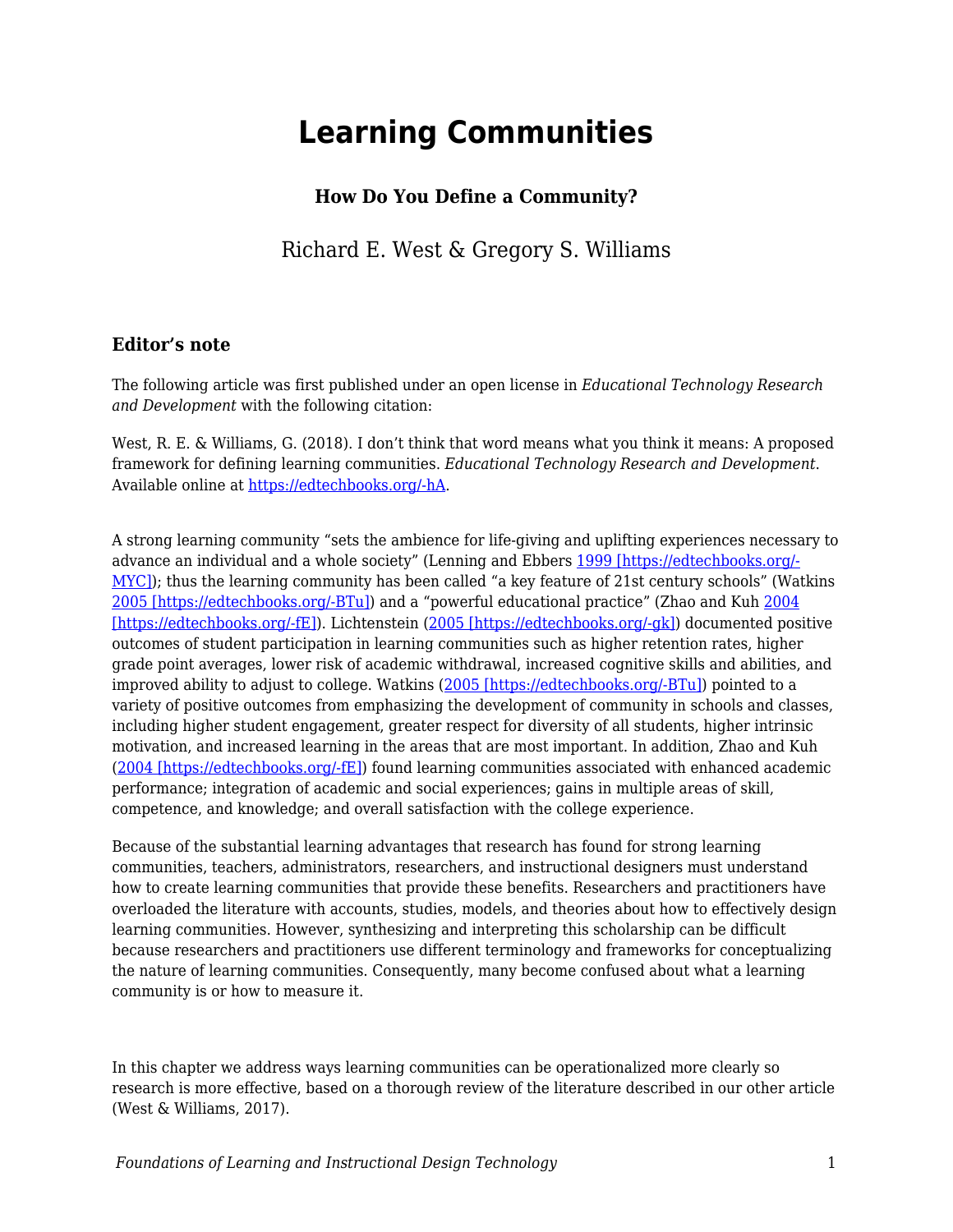## **Defining Learning Communities**

Knowing what we mean when we use the word community is important for building understanding about best practices. Shen et al. ([2008 \[https://edtechbooks.org/-dY\]\)](https://link.springer.com/article/10.1007/s11423-017-9535-0#CR40) concluded, "[H]ow a community of learners forms and how social interaction may foster a sense of community in distance learning is important for building theory about the social nature of online learning" (p. 18). However, there is very little agreement among educational researchers about what the specific definition of a learning community should be. This dilemma is, of course, not unique to the field of education, as rural sociologists have also debated for decades the exact meaning of community as it relates to their work (Clark [1973 \[https://edtechbooks.org/-LXd\];](https://link.springer.com/article/10.1007/s11423-017-9535-0#CR10) Day and Murdoch [1993 \[https://edtechbooks.org/-bQn\]](https://link.springer.com/article/10.1007/s11423-017-9535-0#CR12); Hillery [1955 \[https://edtechbooks.org/-RIA\]](https://link.springer.com/article/10.1007/s11423-017-9535-0#CR21)).

In the literature, learning communities can mean a variety of things, which are certainly not limited to face-to-face settings. Some researchers use this term to describe something very narrow and specific, while others use it for broader groups of people interacting in diverse ways, even though they might be dispersed through time and space. Learning communities can be as large as a whole school, or as small as a classroom (Busher [2005 \[https://edtechbooks.org/-vba\]\)](https://link.springer.com/article/10.1007/s11423-017-9535-0#CR7) or even a subgroup of learners from a larger cohort who work together with a common goal to provide support and collaboration (Davies et al. [2005 \[https://edtechbooks.org/-Syw\]\)](https://link.springer.com/article/10.1007/s11423-017-9535-0#CR11). The concept of community emerges as an ambiguous term in many social science fields.

Perhaps the most frustrating aspect of researching learning communities is the overwhelming acceptance of a term that is so unclearly defined. Strike ([2004 \[https://edtechbooks.org/-AJ\]](https://link.springer.com/article/10.1007/s11423-017-9535-0#CR42)) articulated this dilemma through an analogy: "The idea of community may be like democracy: everyone approves of it, but not everyone means the same thing by it. Beneath the superficial agreement is a vast substratum of disagreement and confusion" (p. 217). When a concept or image is particularly fuzzy, some find it helpful to focus on the edges (boundaries) to identify where "it" begins and where "it" ends, and then work inward to describe the thing more explicitly. We will apply this strategy to learning communities and seek to define a community by its boundaries.

However, researchers have different ideas about what those boundaries are (Glynn [1981](https://link.springer.com/article/10.1007/s11423-017-9535-0#CR16) [\[https://edtechbooks.org/-hag\]](https://link.springer.com/article/10.1007/s11423-017-9535-0#CR16); Lenning and Ebbers [1999 \[https://edtechbooks.org/-MYC\];](https://link.springer.com/article/10.1007/s11423-017-9535-0#CR27) McMillan and Chavis [1986 \[https://edtechbooks.org/-EP\]](https://link.springer.com/article/10.1007/s11423-017-9535-0#CR31); Royal and Rossi [1996 \[https://edtechbooks.org/-mw\]\)](https://link.springer.com/article/10.1007/s11423-017-9535-0#CR37) and which boundaries are most critical for defining a learning community. In our review of the literature, we found learning community boundaries often defined in terms of participants' sense that they share access, relationships, vision, or function (see Fig. [1 \[https://edtechbooks.org/-yL\]](https://link.springer.com/article/10.1007/s11423-017-9535-0#Fig1)). Each of these boundaries contributes in various ways to different theoretical understandings of a learning community.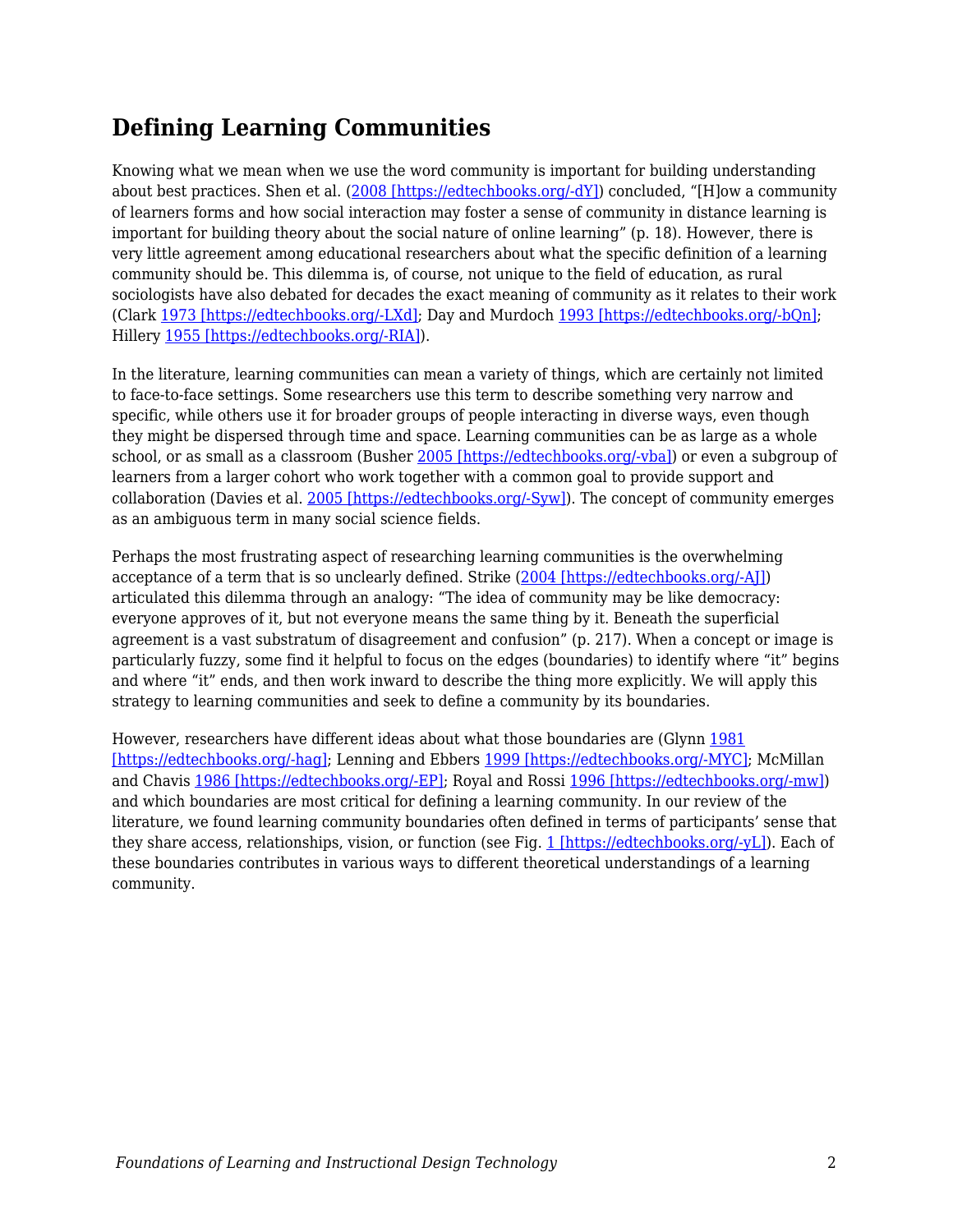



### **Community Defined by Access**

Access might have been at one point the easiest way to define a community. If people lived close together, they were a community. If the children attended the same school or classroom, then they were a school or class community. Some researchers and teachers continue to believe that defining a community is that simple (For example, Kay et al., [2011 \[https://edtechbooks.org/-uL\]\)](https://link.springer.com/article/10.1007/s11423-017-9535-0#CR23).

This perception about spatial/geographic communities is common in community psychology research, but also emerges in education when scholars refer to the "classroom community" as simply a synonym for the group of students sitting together. Often this concept is paired with the idea of a cohort, or students entering programs of professional or educational organizations who form a community because they share the same starting time and the same location as their peers.

However, because of modern educational technologies, the meaning of being "present" or having access to one another in a community is blurred, and other researchers are expanding the concept of what it means to be "present" in a community to include virtual rather than physical opportunities for access to other community members.

Rovai et al. ([2004 \[https://edtechbooks.org/-CR\]](https://link.springer.com/article/10.1007/s11423-017-9535-0#CR36)) summarized general descriptions of what it means to be a community from many different sources (Glynn [1981 \[https://edtechbooks.org/-hag\]](https://link.springer.com/article/10.1007/s11423-017-9535-0#CR16); McMillan [1996 \[https://edtechbooks.org/-JSy\]](https://link.springer.com/article/10.1007/s11423-017-9535-0#CR30); Royal and Rossi [1996 \[https://edtechbooks.org/-mw\];](https://link.springer.com/article/10.1007/s11423-017-9535-0#CR37) Sarason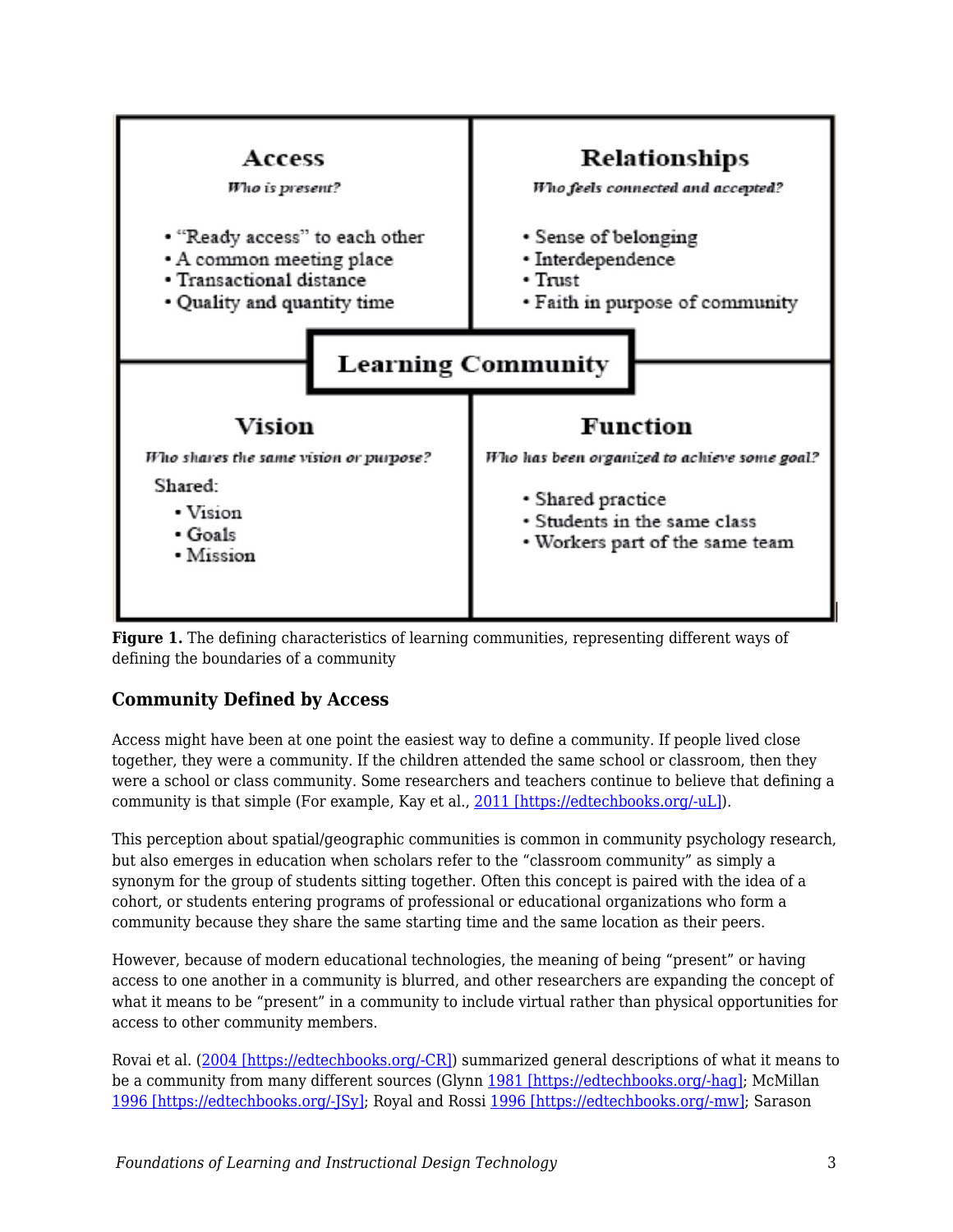[1974 \[https://edtechbooks.org/-MvQ\]\)](https://link.springer.com/article/10.1007/s11423-017-9535-0#CR38) and concluded that members of a learning community need to have "ready access" to each other (Rovai et al. [2004 \[https://edtechbooks.org/-CR\]](https://link.springer.com/article/10.1007/s11423-017-9535-0#CR36)). He argued that access can be attained without physical presence in the same geographic space. Rovai [\(2002](https://link.springer.com/article/10.1007/s11423-017-9535-0#CR35) [\[https://edtechbooks.org/-IM\]](https://link.springer.com/article/10.1007/s11423-017-9535-0#CR35)) previously wrote that learning communities need a common meeting place, but indicated that this could be a common virtual meeting place. At this common place, members of the community can hold both social and intellectual interactions, both of which are important for fostering community development. One reason why many virtual educational environments do not become full learning communities is that although the intellectual activity occurs in the learning management system, the social interactions may occur in different spaces and environments, such as Twitter and Facebook—thus outside of the potential community.

The negotiation among researchers about what it means to be accessible in a learning community, including whether these boundaries of access are virtual or physical, is still ongoing. Many researchers are adjusting traditional concepts of community boundaries as being physical in order to accommodate modern virtual communities. However, many scholars and practitioners still continue to discuss communities as being bounded by geographic locations and spaces, such as community college math classrooms (Weissman et al. [2011 \[https://edtechbooks.org/-Lzu\]](https://link.springer.com/article/10.1007/s11423-017-9535-0#CR45)), preservice teachers' professional experiences (Cavanagh and Garvey [2012 \[https://edtechbooks.org/-rDn\]](https://link.springer.com/article/10.1007/s11423-017-9535-0#CR8)), and music educator PhD cohorts (Shin [2013 \[https://edtechbooks.org/-hK\]](https://link.springer.com/article/10.1007/s11423-017-9535-0#CR41)). More important is the question of how significant physical or virtual access truly is. Researchers agree that community members should have access to each other, but the amount of access and the nature of presence needed to qualify as a community are still undefined.

## **Community Defined by Relationships**

Being engaged in a learning community often requires more than being present either physically or virtually. Often researchers define learning communities by their relational or emotional boundaries: the emotional ties that bind and unify members of the community (Blanchard et al. [2011](https://link.springer.com/article/10.1007/s11423-017-9535-0#CR3) [\[https://edtechbooks.org/-Ra\]\)](https://link.springer.com/article/10.1007/s11423-017-9535-0#CR3). Frequently a learning community is identified by how close or connected the members feel to each other emotionally and whether they feel they can trust, depend on, share knowledge with, rely on, have fun with, and enjoy high quality relationships with each other (Kensler et al. [2009 \[https://edtechbooks.org/-WA\]\)](https://link.springer.com/article/10.1007/s11423-017-9535-0#CR24). In this way, affect is an important aspect of determining a learning community. Often administrators or policymakers attempt to force the formation of a community by having the members associate with each other, but the sense of community is not discernible if the members do not build the necessary relational ties. In virtual communities, students may feel present and feel that others are likewise discernibly involved in the community, but still perceive a lack of emotional trust or connection.

In our review of the literature, we found what seem to be common relational characteristics of learning communities: (1) sense of belonging, (2) interdependence or reliance among the members, (3) trust among members, and (4) faith or trust in the shared purpose of the community.

#### **Belonging**

Members of a community need to feel that they belong in the community, which includes feeling like one is similar enough or somehow shares a connection to the others. Sarason ([1974](https://link.springer.com/article/10.1007/s11423-017-9535-0#CR38) [https://edtechbooks.org/-MvO]) gave an early argument for the psychological needs of a community, which he defined in part as the absence of a feeling of loneliness. Other researchers have agreed that an essential characteristic of learning communities is that students feel "connected" to each other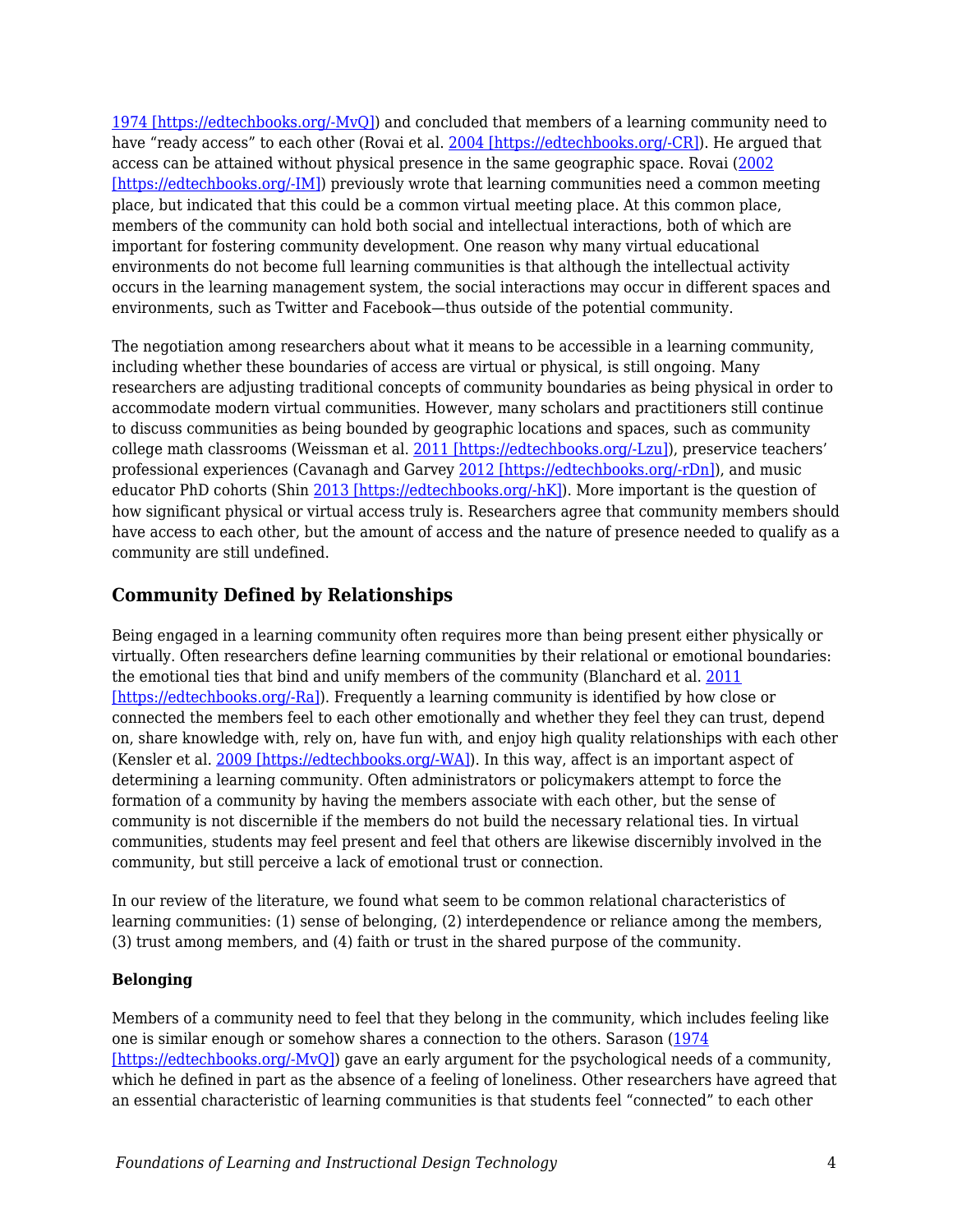(Baker and Pomerantz [2000 \[https://edtechbooks.org/-qjV\]](https://link.springer.com/article/10.1007/s11423-017-9535-0#CR2)) and that a characteristic of ineffective learning communities is that this sense of community is not present (Lichtenstein [2005](https://link.springer.com/article/10.1007/s11423-017-9535-0#CR28) [\[https://edtechbooks.org/-gk\]\)](https://link.springer.com/article/10.1007/s11423-017-9535-0#CR28).

#### **Interdependence**

Sarason [\(1974 \[https://edtechbooks.org/-MvQ\]](https://link.springer.com/article/10.1007/s11423-017-9535-0#CR38)) believed that belonging to a community could best be described as being part of a "mutually supportive network of relationships upon which one could depend" (p. 1). In other words, the members of the community need each other and feel needed by others within the community; they feel that they belong to a group larger than the individual self. Rovai ([2002 \[https://edtechbooks.org/-IM\]\)](https://link.springer.com/article/10.1007/s11423-017-9535-0#CR35) added that members often feel that they have duties and obligations towards other members of the community and that they "matter" or are important to each other.

#### **Trust**

Some researchers have listed trust as a major characteristic of learning communities (Chen et al. [2007 \[https://edtechbooks.org/-LZ\]](https://link.springer.com/article/10.1007/s11423-017-9535-0#CR9); Mayer et al. [1995 \[https://edtechbooks.org/-uhV\]](https://link.springer.com/article/10.1007/s11423-017-9535-0#CR29); Rovai et al. [2004 \[https://edtechbooks.org/-CR\]\)](https://link.springer.com/article/10.1007/s11423-017-9535-0#CR36). Booth's ([2012 \[https://edtechbooks.org/-tDg\]](https://link.springer.com/article/10.1007/s11423-017-9535-0#CR4)) focus on online learning communities is one example of how trust is instrumental to the emotional strength of the learning group. "Research has established that trust is among the key enablers for knowledge sharing in online communities" (Booth [2012 \[https://edtechbooks.org/-tDg\],](https://link.springer.com/article/10.1007/s11423-017-9535-0#CR4) p. 5). Related to trust is the feeling of being respected and valued within a community, which is often described as essential to a successful learning community (Lichtenstein [2005 \[https://edtechbooks.org/-gk\]\)](https://link.springer.com/article/10.1007/s11423-017-9535-0#CR28). Other authors describe this feeling of trust or respect as feeling "safe" within the community (Baker and Pomerantz [2000 \[https://edtechbooks.org/-qjV\]](https://link.springer.com/article/10.1007/s11423-017-9535-0#CR2)). For example, negative or ineffective learning communities have been characterized by conflicts or instructors who were "detached or critical of students and unable or unwilling to help them" (Lichtenstein [2005 \[https://edtechbooks.org/-gk\]](https://link.springer.com/article/10.1007/s11423-017-9535-0#CR28), p. 348).

#### **Shared Faith**

Part of belonging to a community is believing in the community as a whole—that the community should exist and will be sufficient to meet the members' individual needs. McMillan and Chavis [\(1986](https://link.springer.com/article/10.1007/s11423-017-9535-0#CR31) [\[https://edtechbooks.org/-EP\]](https://link.springer.com/article/10.1007/s11423-017-9535-0#CR31)) felt that it was important that there be "a shared faith that members' needs will be met through their commitment to be together" (p. 9). Rovai et al. [\(2004](https://link.springer.com/article/10.1007/s11423-017-9535-0#CR36) [\[https://edtechbooks.org/-CR\]](https://link.springer.com/article/10.1007/s11423-017-9535-0#CR36)) agreed by saying that members "possess a shared faith that their educational needs will be met through their commitment to the shared goals and values of other students at the school" (p. 267).

These emotional boundaries not only define face-to-face learning communities, but they define virtual communities as well—perhaps more so. Because virtual communities do not have face-to-face interaction, the emotional bond that members feel with the persons beyond the computer screen may be even more important, and the emergence of video technologies is one method for increasing these bonds (Borup et al. [2014 \[https://edtechbooks.org/-XQ\]](https://link.springer.com/article/10.1007/s11423-017-9535-0#CR6)).

#### **Community Defined by Vision**

Communities defined by shared vision or sense of purpose are not as frequently discussed as boundaries based on relationships, but ways members of a community think about their group are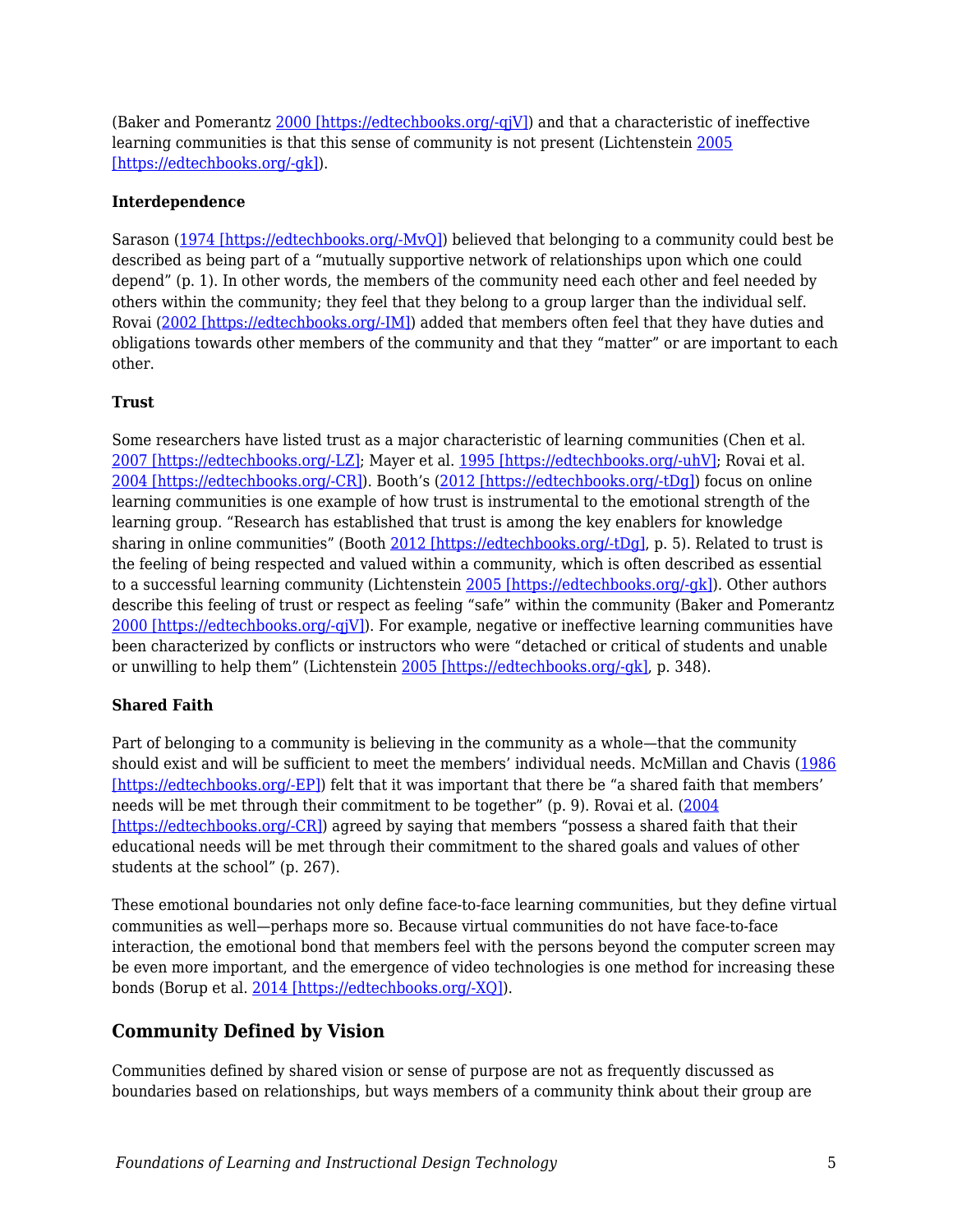important. Rather than feeling like a member of a community—with a sense of belonging, shared faith, trust, and interdependence—people can define community by thinking they are a community. They conceptualize the same vision for what the community is about, share the same mission statements and goals, and believe they are progressing as a community towards the same end. In short, in terms many researchers use, they have a shared purpose based on concepts that define the boundaries of the community. Sharing a purpose is slightly different from the affective concept of sharing faith in the existence of the community and its ability to meet members' needs. Community members may conceptualize a vision for their community and yet not have any faith that the community is useful (e.g., a member of a math community who hates math). Members may also disagree on whether the community is capable of reaching the goal even though they may agree on what the goal is ("my well intentioned study group is dysfunctional"). Thus conceptual boundaries of a community of learners are distinct from relational ties; they simply define ways members perceive the community's vision. Occasionally the shared conception is the most salient or distinguishing characteristic of a particular learning community.

Schrum et al. ([2005 \[https://edtechbooks.org/-Eig\]](https://link.springer.com/article/10.1007/s11423-017-9535-0#CR39)) summarized this characteristic of learning communities by saying that a community is "individuals who share common purposes related to education" (p. 282). Royal and Rossi ([1996 \[https://edtechbooks.org/-mw\]](https://link.springer.com/article/10.1007/s11423-017-9535-0#CR37)) also described effective learning communities as rich environments for teamwork among those with a common vision for the future of their school and a common sense of purpose.

### **Community Defined by Function**

Perhaps the most basic way to define the boundaries of a learning community is by what the members do. For example, a community of practice in a business would include business participants engaged in that work. This type of definition is often used in education which considers students members of communities simply because they are doing the same assignments: Participants' associations are merely functional, and like work of research teams organized to achieve a particular goal, they hold together as long as the work is held in common. When the project is completed, these communities often disappear unless ties related to relationships, conceptions, or physical or virtual presence [access] continue to bind the members together.

The difference between functional boundaries and conceptual boundaries [boundaries of function and boundaries of vision or purpose] may be difficult to discern. These boundaries are often present simultaneously, but a functional community can exist in which the members work on similar projects but do not share the same vision or mental focus about the community's purpose. Conversely, a group of people can have a shared vision and goals but be unable to actually work together towards this end (for example, if they are assigned to different work teams). Members of a functional community may work together without the emotional connections of a relational community, and members who are present in a community may occupy the same physical or virtual spaces but without working together on the same projects. For example, in co-working spaces, such as Open Gov Hub in Washington D.C., different companies share an open working space, creating in a physical sense a very real community, but members of these separate companies would not be considered a community according to functional boundaries. Thus all the proposed community boundaries sometimes overlap but often represent distinctive features.

The importance of functional cohesion in a learning community is one reason why freshman learning communities at universities usually place cohorts of students in the same classes so they are working on the same projects. Considering work settings, Hakkarainen et al. ([2004](https://link.springer.com/article/10.1007/s11423-017-9535-0#CR19)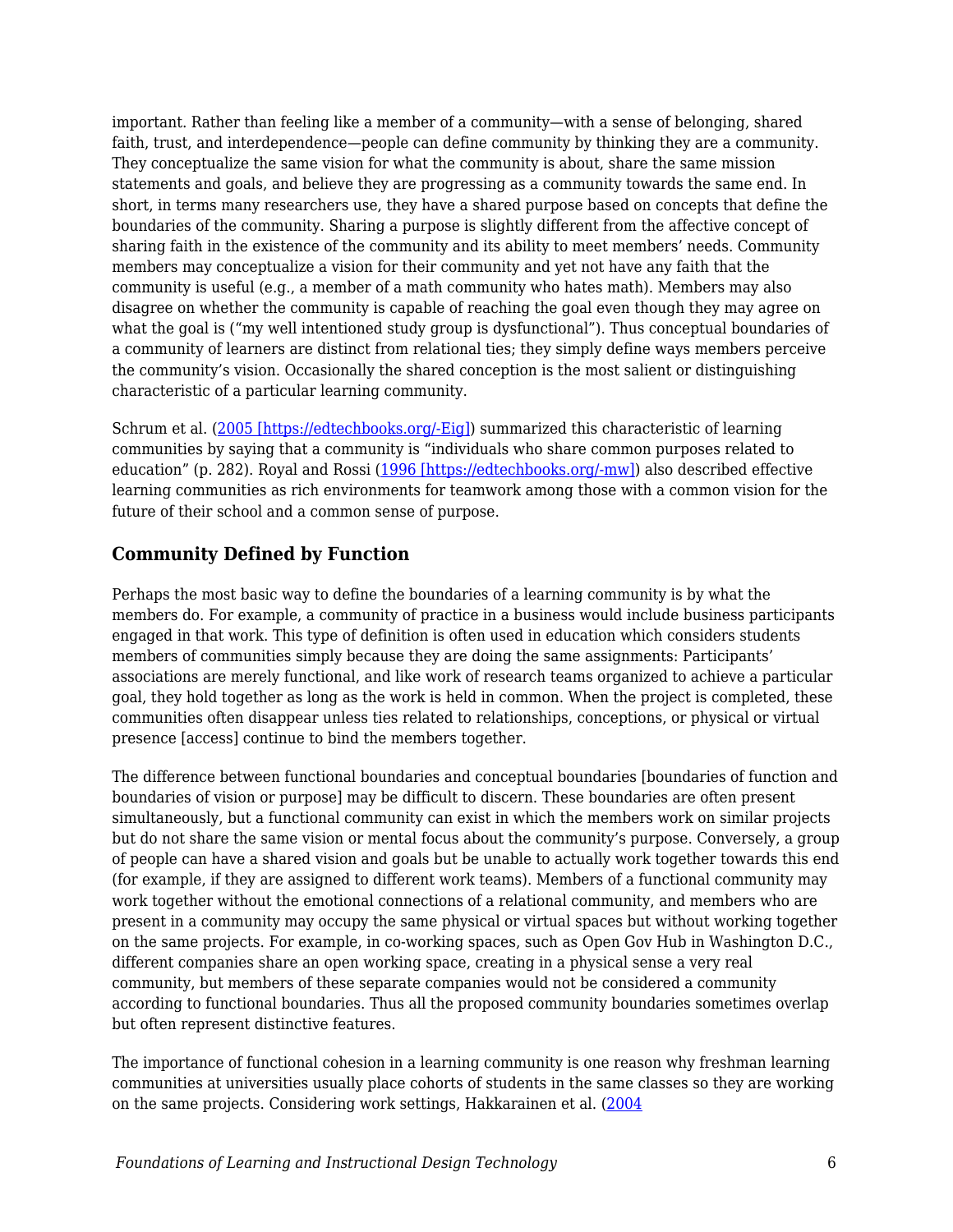[\[https://edtechbooks.org/-vmc\]](https://link.springer.com/article/10.1007/s11423-017-9535-0#CR19)) argued that the new information age in our society requires workers to be capable of quickly forming collaborative teams (or networked communities of expertise) to achieve a particular functional purpose and then be able to disband when the project is over and form new teams. They argued that these networked communities are increasingly necessary to accomplish work in the 21st Century.

Relying on functional boundaries to define a learning community is particularly useful with online communities. A distributed and asynchronously meeting group can still work on the same project and perhaps feel a shared purpose along with a shared functional assignment, sometimes despite not sharing much online social presence or interpersonal attachment.

## **Conclusion**

Many scholars and practitioners agree that learning communities "set the ambience for life-giving and uplifting experiences necessary to advance an individual and a whole society" (Lenning and Ebbers [1999 \[https://edtechbooks.org/-MYC\]](https://link.springer.com/article/10.1007/s11423-017-9535-0#CR27)). Because learning communities are so important to student learning and satisfaction, clear definitions that enable sharing of best practices are essential. By clarifying our understanding and expectations about what we hope students will be able to do, learn, and become in a learning community, we can more precisely identify what our ideal learning community would be like and distinguish this ideal from the less effective/efficient communities existing in everyday life and learning.

In this chapter we have discussed definitions for four potential boundaries of a learning community. Two of these can be observed externally: access (Who is present physically or virtually?) and function (Who has been organized specifically to achieve some goal?). Two of these potential boundaries are internal to the individuals involved and can only be researched by helping participants describe their feelings and thoughts about the community: relationships (Who feels connected and accepted?) and vision (who shares the same mission or purpose?).

Researchers have discussed learning communities according to each of these four boundaries, and often a particular learning community can be defined by more than one. By understanding more precisely what we mean when we describe a group of people as a learning community—whether we mean that they share the same goals, are assigned to work/learn together, or simply happen to be in the same class—we can better orient our research on the outcomes of learning communities by accounting for how we erected boundaries and defined the subjects. We can also develop better guidelines for cultivating learning communities by communicating more effectively what kinds of learning communities we are trying to develop.

## **Application Exercises**

- Evaluate your current learning community. How can you strengthen your personal learning community? Make one commitment to accomplish this goal.
- Analyze an online group (Facebook users, Twitter users, NPR readers, Pinners on Pinterest, etc.) that you are part of to determine if it would fit within the four proposed boundaries of a community. Do you feel like an active member of this community? Why or why not?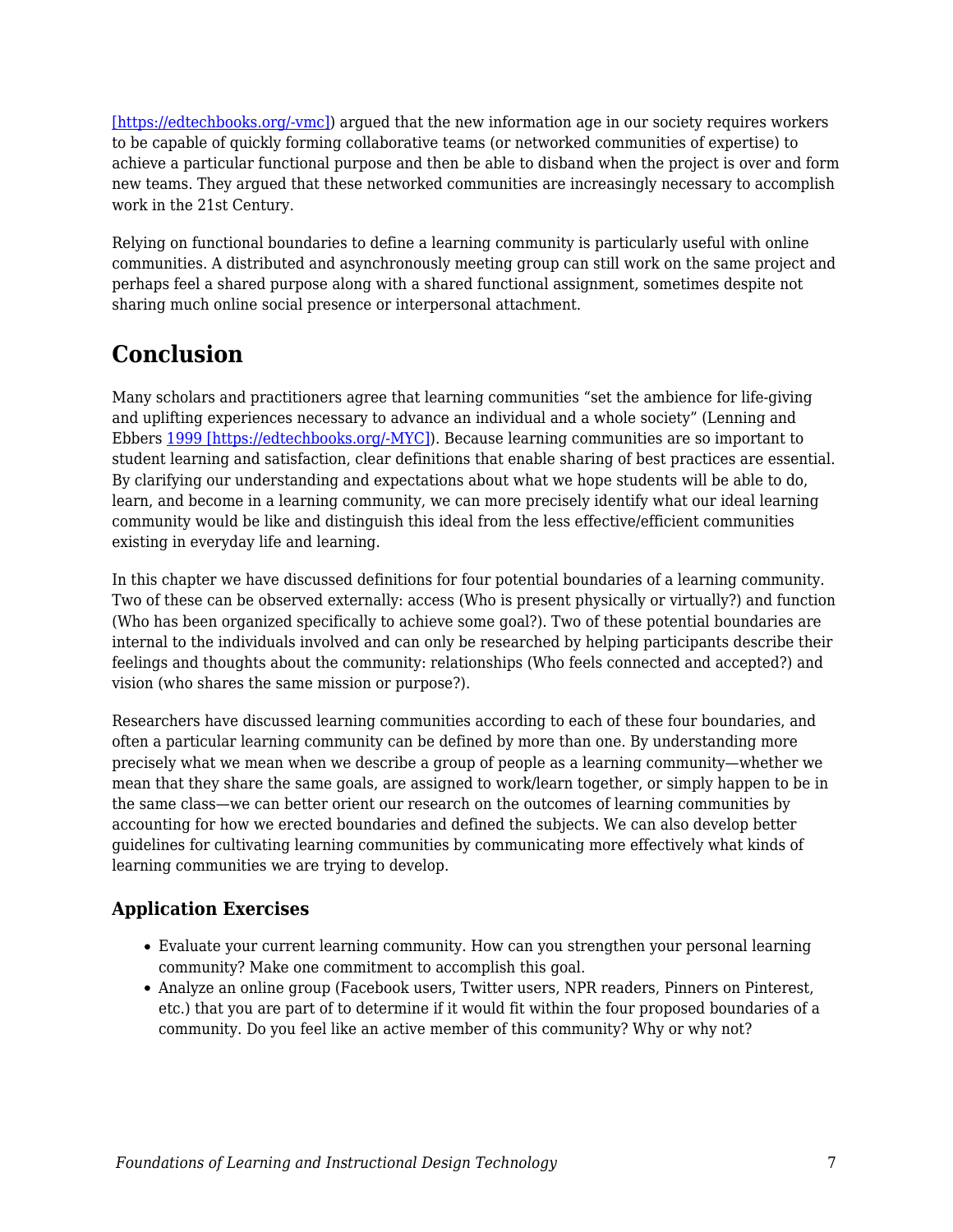## **References**

Baker, S., & Pomerantz, N. (2000). Impact of learning communities on retention at a metropolitan university. Journal of College Student Retention, 2(2), 115–126[.CrossRef](https://doi.org/10.2190/62P5-CQ2U-NTUW-DM1C) [\[https://edtechbooks.org/-ZVf\]](https://doi.org/10.2190/62P5-CQ2U-NTUW-DM1C)[Google Scholar \[https://edtechbooks.org/-GP\]](http://scholar.google.com/scholar_lookup?title=Impact%20of%20learning%20communities%20on%20retention%20at%20a%20metropolitan%20university&author=S.%20Baker&author=N.%20Pomerantz&journal=Journal%20of%20College%20Student%20Retention&volume=2&issue=2&pages=115-126&publication_year=2000)

Blanchard, A. L., Welbourne, J. L., & Boughton, M. D. (2011). A model of online trust. Information, Communication & Society, 14(1), 76–106. doi:[10.1207/s15327752jpa8502](https://doi.org/10.1207/s15327752jpa8502) [\[https://edtechbooks.org/-Yia\]](https://doi.org/10.1207/s15327752jpa8502)[.CrossRef \[https://edtechbooks.org/-Ywk\]](https://doi.org/10.1080/13691181003739633)[Google Scholar](http://scholar.google.com/scholar_lookup?title=A%20model%20of%20online%20trust&author=AL.%20Blanchard&author=JL.%20Welbourne&author=MD.%20Boughton&journal=Information%2C%20Communication%20%26%20Society&volume=14&issue=1&pages=76-106&publication_year=2011&doi=10.1207%2Fs15327752jpa8502) [\[https://edtechbooks.org/-jL\]](http://scholar.google.com/scholar_lookup?title=A%20model%20of%20online%20trust&author=AL.%20Blanchard&author=JL.%20Welbourne&author=MD.%20Boughton&journal=Information%2C%20Communication%20%26%20Society&volume=14&issue=1&pages=76-106&publication_year=2011&doi=10.1207%2Fs15327752jpa8502)

Booth, S. E. (2012). Cultivating knowledge sharing and trust in online communities for educators. Journal of Educational Computing Research, 47(1), 1–31.[CrossRef \[https://edtechbooks.org/-](https://doi.org/10.2190/EC.47.1.a) [ZMe\]](https://doi.org/10.2190/EC.47.1.a)[Google Scholar \[https://edtechbooks.org/-XM\]](http://scholar.google.com/scholar_lookup?title=Cultivating%20knowledge%20sharing%20and%20trust%20in%20online%20communities%20for%20educators&author=SE.%20Booth&journal=Journal%20of%20Educational%20Computing%20Research&volume=47&issue=1&pages=1-31&publication_year=2012)

Borup, J., West, R., Thomas, R., & Graham, C. (2014). Examining the impact of video feedback on instructor social presence in blended courses. The International Review of Research in Open and Distributed Learning, 15(3). Retrieved from [https://edtechbooks.org/-xR](http://www.irrodl.org/index.php/irrodl/article/view/1821).

Busher, H. (2005). The project of the other: Developing inclusive learning communities in schools. Oxford Review of Education, 31(4), 459–477. doi[:10.1080/03054980500222221](https://doi.org/10.1080/03054980500222221) [\[https://edtechbooks.org/-Jwt\].CrossRef \[https://edtechbooks.org/-Jwt\]](https://doi.org/10.1080/03054980500222221)[Google Scholar](http://scholar.google.com/scholar_lookup?title=The%20project%20of%20the%20other%3A%20Developing%20inclusive%20learning%20communities%20in%20schools&author=H.%20Busher&journal=Oxford%20Review%20of%20Education&volume=31&issue=4&pages=459-477&publication_year=2005&doi=10.1080%2F03054980500222221) [\[https://edtechbooks.org/-JN\]](http://scholar.google.com/scholar_lookup?title=The%20project%20of%20the%20other%3A%20Developing%20inclusive%20learning%20communities%20in%20schools&author=H.%20Busher&journal=Oxford%20Review%20of%20Education&volume=31&issue=4&pages=459-477&publication_year=2005&doi=10.1080%2F03054980500222221)

Cavanagh, M. S., & Garvey, T. (2012). A professional experience learning community for pre-service secondary mathematics teachers. Australian Journal of Teacher Education, 37(12), 57–75.[CrossRef](https://doi.org/10.14221/ajte.2012v37n12.4) [\[https://edtechbooks.org/-pMu\]](https://doi.org/10.14221/ajte.2012v37n12.4)[Google Scholar \[https://edtechbooks.org/-AL\]](http://scholar.google.com/scholar_lookup?title=A%20professional%20experience%20learning%20community%20for%20pre-service%20secondary%20mathematics%20teachers&author=MS.%20Cavanagh&author=T.%20Garvey&journal=Australian%20Journal%20of%20Teacher%20Education&volume=37&issue=12&pages=57-75&publication_year=2012)

Chen, Y., Yang, J., Lin, Y., & Huang, J. (2007). Enhancing virtual learning communities by finding quality learning content and trustworthy collaborators. Educational Technology and Society, 10(2), 1465–1471. Retrieved from [https://edtechbooks.org/-Ss.](http://dspace.lib.fcu.edu.tw/handle/2377/3722)

Clark, D. B. (1973). The concept of community: A re-examination. The Sociological Review, 21,397–416.[CrossRef \[https://edtechbooks.org/-RL\]](https://doi.org/10.1111/j.1467-954X.1973.tb00230.x)[Google Scholar \[https://edtechbooks.org/-BRB\]](http://scholar.google.com/scholar_lookup?title=The%20concept%20of%20community%3A%20A%20re-examination&author=DB.%20Clark&journal=The%20Sociological%20Review&volume=21&pages=397-416&publication_year=1973)

Davies, A., Ramsay, J., Lindfield, H., & Couperthwaite, J. (2005). Building learning communities: Foundations for good practice. British Journal of Educational Technology,36(4), 615–628. doi[:10.1111/j.1467-8535.2005.00539.x \[https://edtechbooks.org/-oW\].CrossRef](https://doi.org/10.1111/j.1467-8535.2005.00539.x) [\[https://edtechbooks.org/-oW\]](https://doi.org/10.1111/j.1467-8535.2005.00539.x)[Google Scholar \[https://edtechbooks.org/-yb\]](http://scholar.google.com/scholar_lookup?title=Building%20learning%20communities%3A%20Foundations%20for%20good%20practice&author=A.%20Davies&author=J.%20Ramsay&author=H.%20Lindfield&author=J.%20Couperthwaite&journal=British%20Journal%20of%20Educational%20Technology&volume=36&issue=4&pages=615-628&publication_year=2005&doi=10.1111%2Fj.1467-8535.2005.00539.x)

Day, G., & Murdoch, J. (1993). Locality and community: Coming to terms with place. The Sociological Review, 41, 82–111.[CrossRef \[https://edtechbooks.org/-ked\]](https://doi.org/10.1111/j.1467-954X.1993.tb02955.x)[Google Scholar](http://scholar.google.com/scholar_lookup?title=Locality%20and%20community%3A%20Coming%20to%20terms%20with%20place&author=G.%20Day&author=J.%20Murdoch&journal=The%20Sociological%20Review&volume=41&pages=82-111&publication_year=1993) [\[https://edtechbooks.org/-QnR\]](http://scholar.google.com/scholar_lookup?title=Locality%20and%20community%3A%20Coming%20to%20terms%20with%20place&author=G.%20Day&author=J.%20Murdoch&journal=The%20Sociological%20Review&volume=41&pages=82-111&publication_year=1993)

Glynn, T. (1981). Psychological sense of community: Measurement and application. Human Relations, 34(7), 789–818.[CrossRef \[https://edtechbooks.org/-DH\]](https://doi.org/10.1177/001872678103400904)[Google Scholar \[https://edtechbooks.org/-zd\]](http://scholar.google.com/scholar_lookup?title=Psychological%20sense%20of%20community%3A%20Measurement%20and%20application&author=T.%20Glynn&journal=Human%20Relations&volume=34&issue=7&pages=789-818&publication_year=1981)

Hakkarainen, K., Palonen, T., Paavola, S., & Lehtinen, E. (2004). Communities of networked expertise: Professional and educational perspectives. San Diego, CA: Elsevier.[Google Scholar](http://scholar.google.com/scholar_lookup?title=Communities%20of%20networked%20expertise%3A%20Professional%20and%20educational%20perspectives&author=K.%20Hakkarainen&author=T.%20Palonen&author=S.%20Paavola&author=E.%20Lehtinen&publication_year=2004) [\[https://edtechbooks.org/-Dho\]](http://scholar.google.com/scholar_lookup?title=Communities%20of%20networked%20expertise%3A%20Professional%20and%20educational%20perspectives&author=K.%20Hakkarainen&author=T.%20Palonen&author=S.%20Paavola&author=E.%20Lehtinen&publication_year=2004)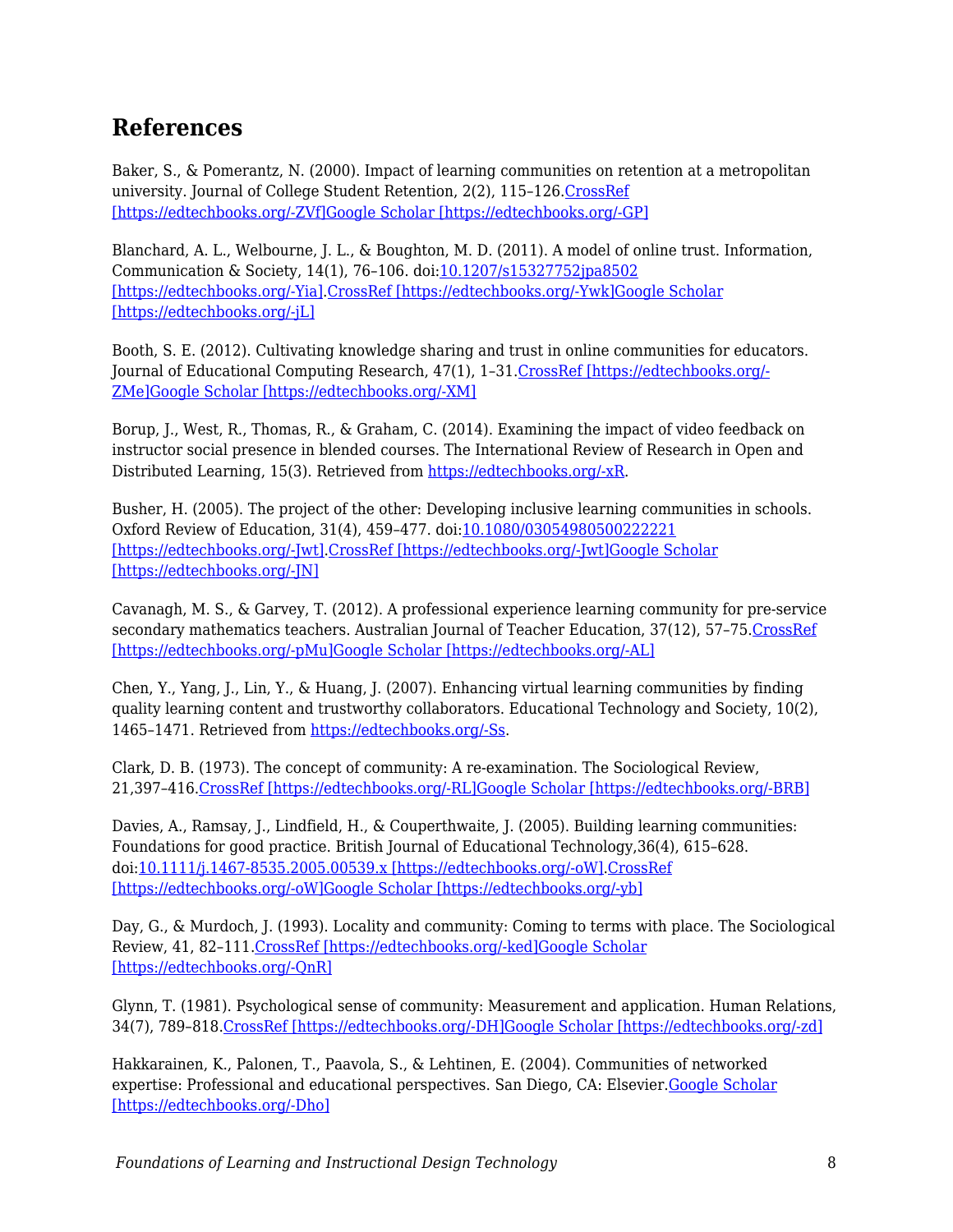Hillery, G. A. (1955). Definitions of community: Areas of agreement. Rural Sociology, 20, 111–123.[Google Scholar \[https://edtechbooks.org/-ZnB\]](http://scholar.google.com/scholar_lookup?title=Definitions%20of%20community%3A%20Areas%20of%20agreement&author=GA.%20Hillery&journal=Rural%20Sociology&volume=20&pages=111-123&publication_year=1955)

Kay, D., Summers, J., & Svinicki, M. (2011). Conceptualizations of classroom community in higher education: Insights from award winning professors. Journal of Ethnographic & Qualitative Research, 5(4), 230–245.[Google Scholar \[https://edtechbooks.org/-Jy\]](http://scholar.google.com/scholar_lookup?title=Conceptualizations%20of%20classroom%20community%20in%20higher%20education%3A%20Insights%20from%20award%20winning%20professors&author=D.%20Kay&author=J.%20Summers&author=M.%20Svinicki&journal=Journal%20of%20Ethnographic%20%26%20Qualitative%20Research&volume=5&issue=4&pages=230-245&publication_year=2011)

Kensler, L. A. W., Caskie, G. I. L., Barber, M. E., & White, G. P. (2009). The ecology of democratic learning communities: Faculty trust and continuous learning in public middle schools. Journal of School Leadership, 19, 697–735[.Google Scholar \[https://edtechbooks.org/-sy\]](http://scholar.google.com/scholar_lookup?title=The%20ecology%20of%20democratic%20learning%20communities%3A%20Faculty%20trust%20and%20continuous%20learning%20in%20public%20middle%20schools&author=LAW.%20Kensler&author=GIL.%20Caskie&author=ME.%20Barber&author=GP.%20White&journal=Journal%20of%20School%20Leadership&volume=19&pages=697-735&publication_year=2009)

Lenning, O. T., & Ebbers, L. H. (1999). The powerful potential of learning communities: Improving education for the future, Vol. 16, No. 6. ASHE-ERIC Higher Education Report. Google Scholar [\[https://edtechbooks.org/-VV\]](https://scholar.google.com/scholar?q=Lenning%2C%20O.%20T.%2C%20%26%20Ebbers%2C%20L.%20H.%20%281999%29.%20The%20powerful%20potential%20of%20learning%20communities%3A%20Improving%20education%20for%20the%20future%2C%20Vol.%2016%2C%20No.%206.%20ASHE-ERIC%20Higher%20Education%20Report.)

Lichtenstein, M. (2005). The importance of classroom environments in the assessment of learning community outcomes. Journal of College Student Development, 46(4), 341–356[.CrossRef](https://doi.org/10.1353/csd.2005.0038) [\[https://edtechbooks.org/-ph\]](https://doi.org/10.1353/csd.2005.0038)[Google Scholar \[https://edtechbooks.org/-MS\]](http://scholar.google.com/scholar_lookup?title=The%20importance%20of%20classroom%20environments%20in%20the%20assessment%20of%20learning%20community%20outcomes&author=M.%20Lichtenstein&journal=Journal%20of%20College%20Student%20Development&volume=46&issue=4&pages=341-356&publication_year=2005)

Mayer, R. C., Davis, J. H., & Schoorman, F. D. (1995). An integration model of organizational trust. Academy of Management Review, 20, 709-734. doi: 10.5465/amr. 2007. 24348410 [\[https://edtechbooks.org/-htr\]](https://doi.org/10.5465/amr.2007.24348410).[Google Scholar \[https://edtechbooks.org/-vMJ\]](http://scholar.google.com/scholar_lookup?title=An%20integration%20model%20of%20organizational%20trust&author=RC.%20Mayer&author=JH.%20Davis&author=FD.%20Schoorman&journal=Academy%20of%20Management%20Review&volume=20&pages=709-734&publication_year=1995&doi=10.5465%2Famr.2007.24348410)

McMillan, D. W. (1996). Sense of community. Journal of Community Psychology, 24(4), 315–325.[CrossRef \[https://edtechbooks.org/-hF\]](https://doi.org/10.1002/(SICI)1520-6629(199610)24%3A4%3C315%3A%3AAID-JCOP2%3E3.0.CO%3B2-T)[Google Scholar \[https://edtechbooks.org/-ht\]](http://scholar.google.com/scholar_lookup?title=Sense%20of%20community&author=DW.%20McMillan&journal=Journal%20of%20Community%20Psychology&volume=24&issue=4&pages=315-325&publication_year=1996)

McMillan, D. W., & Chavis, D. M. (1986). Sense of community: A definition and theory. Journal of Community Psychology, 14(1), 6–23.[CrossRef \[https://edtechbooks.org/-nbh\]](https://doi.org/10.1002/1520-6629(198601)14%3A1%3C6%3A%3AAID-JCOP2290140103%3E3.0.CO%3B2-I)[Google Scholar](http://scholar.google.com/scholar_lookup?title=Sense%20of%20community%3A%20A%20definition%20and%20theory&author=DW.%20McMillan&author=DM.%20Chavis&journal=Journal%20of%20Community%20Psychology&volume=14&issue=1&pages=6-23&publication_year=1986) [\[https://edtechbooks.org/-ZZB\]](http://scholar.google.com/scholar_lookup?title=Sense%20of%20community%3A%20A%20definition%20and%20theory&author=DW.%20McMillan&author=DM.%20Chavis&journal=Journal%20of%20Community%20Psychology&volume=14&issue=1&pages=6-23&publication_year=1986)

Rovai, A. P. (2002). Development of an instrument to measure classroom community. Internet & Higher Education, 5(3), 197. [CrossRef \[https://edtechbooks.org/-pg\]](https://doi.org/10.1016/S1096-7516(02)00102-1)[Google Scholar](http://scholar.google.com/scholar_lookup?title=Development%20of%20an%20instrument%20to%20measure%20classroom%20community&author=AP.%20Rovai&journal=Internet%20%26%20Higher%20Education&volume=5&issue=3&pages=197&publication_year=2002) [\[https://edtechbooks.org/-Bmw\]](http://scholar.google.com/scholar_lookup?title=Development%20of%20an%20instrument%20to%20measure%20classroom%20community&author=AP.%20Rovai&journal=Internet%20%26%20Higher%20Education&volume=5&issue=3&pages=197&publication_year=2002)

Rovai, A. P., Wighting, M. J., & Lucking, R. (2004). The classroom and school community inventory: Development, refinement, and validation of a self-report measure for educational research. Internet & Higher Education, 7(4), 263–280[.CrossRef \[https://edtechbooks.org/-GYc\]](https://doi.org/10.1016/j.iheduc.2004.09.001)[Google Scholar](http://scholar.google.com/scholar_lookup?title=The%20classroom%20and%20school%20community%20inventory%3A%20Development%2C%20refinement%2C%20and%20validation%20of%20a%20self-report%20measure%20for%20educational%20research&author=AP.%20Rovai&author=MJ.%20Wighting&author=R.%20Lucking&journal=Internet%20%26%20Higher%20Education&volume=7&issue=4&pages=263-280&publication_year=2004) [\[https://edtechbooks.org/-dch\]](http://scholar.google.com/scholar_lookup?title=The%20classroom%20and%20school%20community%20inventory%3A%20Development%2C%20refinement%2C%20and%20validation%20of%20a%20self-report%20measure%20for%20educational%20research&author=AP.%20Rovai&author=MJ.%20Wighting&author=R.%20Lucking&journal=Internet%20%26%20Higher%20Education&volume=7&issue=4&pages=263-280&publication_year=2004)

Royal, M. A., & Rossi, R. J. (1996). Individual-level correlates of sense of community: Findings from workplace and school. Journal of Community Psychology, 24(4), 395-416[.CrossRef](https://doi.org/10.1002/(SICI)1520-6629(199610)24%3A4%3C395%3A%3AAID-JCOP8%3E3.0.CO%3B2-T) [\[https://edtechbooks.org/-Xre\]](https://doi.org/10.1002/(SICI)1520-6629(199610)24%3A4%3C395%3A%3AAID-JCOP8%3E3.0.CO%3B2-T)[Google Scholar \[https://edtechbooks.org/-nSu\]](http://scholar.google.com/scholar_lookup?title=Individual-level%20correlates%20of%20sense%20of%20community%3A%20Findings%20from%20workplace%20and%20school&author=MA.%20Royal&author=RJ.%20Rossi&journal=Journal%20of%20Community%20Psychology&volume=24&issue=4&pages=395-416&publication_year=1996)

Sarason, S. B. (1974). The psychological sense of community: Prospects for a community psychology. San Francisco, CA: Jossey-Bass.[Google Scholar \[https://edtechbooks.org/-auY\]](http://scholar.google.com/scholar_lookup?title=The%20psychological%20sense%20of%20community%3A%20Prospects%20for%20a%20community%20psychology&author=SB.%20Sarason&publication_year=1974)

Schrum, L., Burbank, M. D., Engle, J., Chambers, J. A., & Glassett, K. F. (2005). Post-secondary educators' professional development: Investigation of an online approach to enhancing teaching and learning. Internet and Higher Education, 8, 279–289. doi:[10.1016/j.iheduc.2005.08.001](https://doi.org/10.1016/j.iheduc.2005.08.001) [\[https://edtechbooks.org/-kQM\].CrossRef \[https://edtechbooks.org/-kQM\]](https://doi.org/10.1016/j.iheduc.2005.08.001)[Google Scholar](http://scholar.google.com/scholar_lookup?title=Post-secondary%20educators%E2%80%99%20professional%20development%3A%20Investigation%20of%20an%20online%20approach%20to%20enhancing%20teaching%20and%20learning&author=L.%20Schrum&author=MD.%20Burbank&author=J.%20Engle&author=JA.%20Chambers&author=KF.%20Glassett&journal=Internet%20and%20Higher%20Education&volume=8&pages=279-289&publication_year=2005&doi=10.1016%2Fj.iheduc.2005.08.001)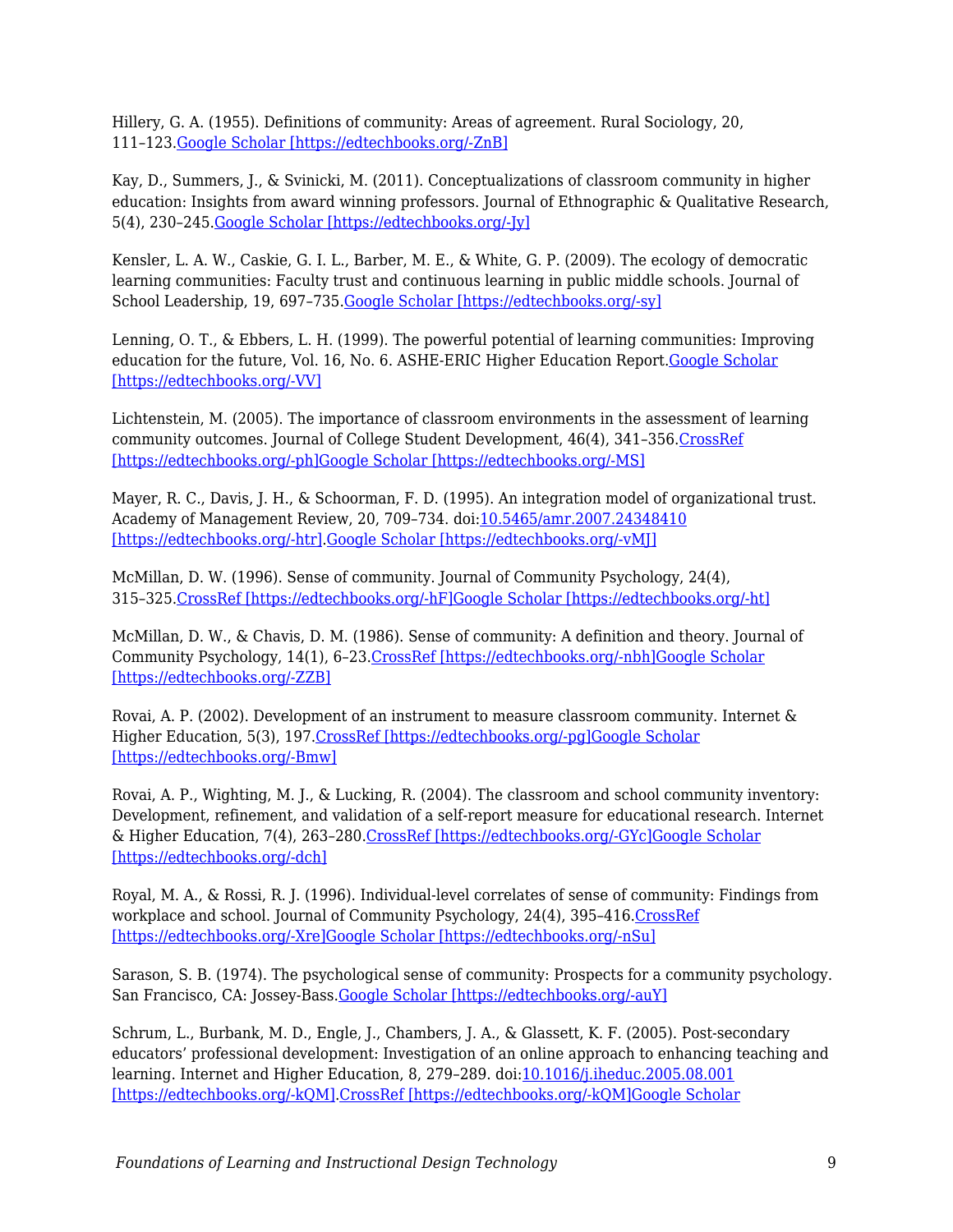[\[https://edtechbooks.org/-xnF\]](http://scholar.google.com/scholar_lookup?title=Post-secondary%20educators%E2%80%99%20professional%20development%3A%20Investigation%20of%20an%20online%20approach%20to%20enhancing%20teaching%20and%20learning&author=L.%20Schrum&author=MD.%20Burbank&author=J.%20Engle&author=JA.%20Chambers&author=KF.%20Glassett&journal=Internet%20and%20Higher%20Education&volume=8&pages=279-289&publication_year=2005&doi=10.1016%2Fj.iheduc.2005.08.001)

Shen, D., Nuankhieo, P., Huang, X., Amelung, C., & Laffey, J. (2008). Using social network analysis to understand sense of community in an online learning environment. Journal of Educational Computing Research, 39(1), 17–36. doi[:10.2190/EC.39.1.b \[https://edtechbooks.org/-kWn\].CrossRef](https://doi.org/10.2190/EC.39.1.b) [\[https://edtechbooks.org/-kWn\]](https://doi.org/10.2190/EC.39.1.b)[Google Scholar \[https://edtechbooks.org/-Sxq\]](http://scholar.google.com/scholar_lookup?title=Using%20social%20network%20analysis%20to%20understand%20sense%20of%20community%20in%20an%20online%20learning%20environment&author=D.%20Shen&author=P.%20Nuankhieo&author=X.%20Huang&author=C.%20Amelung&author=J.%20Laffey&journal=Journal%20of%20Educational%20Computing%20Research&volume=39&issue=1&pages=17-36&publication_year=2008&doi=10.2190%2FEC.39.1.b)

Shin, J. (2013). A community of peer interactions as a resource to prepare music teacher educators. Research and Issues In Music Education, 11(1). Retrieved from [https://edtechbooks.org/-Ro](http://www.stthomas.edu/rimeonline/vol11/shin.htm).

Strike, K. A. (2004). Community, the missing element of school reform: Why schools should be more like congregations than banks. American Journal of Education, 110(3), 215-232. doi:[10.1086/383072](https://doi.org/10.1086/383072) [\[https://doi.org/10.1086/383072\].CrossRef \[https://doi.org/10.1086/383072\]](https://doi.org/10.1086/383072)[Google Scholar](http://scholar.google.com/scholar_lookup?title=Community%2C%20the%20missing%20element%20of%20school%20reform%3A%20Why%20schools%20should%20be%20more%20like%20congregations%20than%20banks&author=KA.%20Strike&journal=American%20Journal%20of%20Education&volume=110&issue=3&pages=215-232&publication_year=2004&doi=10.1086%2F383072) [\[https://edtechbooks.org/-joh\]](http://scholar.google.com/scholar_lookup?title=Community%2C%20the%20missing%20element%20of%20school%20reform%3A%20Why%20schools%20should%20be%20more%20like%20congregations%20than%20banks&author=KA.%20Strike&journal=American%20Journal%20of%20Education&volume=110&issue=3&pages=215-232&publication_year=2004&doi=10.1086%2F383072)

Watkins, C. (2005). Classrooms as learning communities: A review of research. London Review of Education, 3(1), 47–64[.CrossRef \[https://edtechbooks.org/-XPj\]](https://doi.org/10.1080/14748460500036276)[Google Scholar](http://scholar.google.com/scholar_lookup?title=Classrooms%20as%20learning%20communities%3A%20A%20review%20of%20research&author=C.%20Watkins&journal=London%20Review%20of%20Education&volume=3&issue=1&pages=47-64&publication_year=2005) [\[https://edtechbooks.org/-QP\]](http://scholar.google.com/scholar_lookup?title=Classrooms%20as%20learning%20communities%3A%20A%20review%20of%20research&author=C.%20Watkins&journal=London%20Review%20of%20Education&volume=3&issue=1&pages=47-64&publication_year=2005)

Weissman, E., Butcher, K. F., Schneider, E., Teres, J., Collado, H., & Greenberg, D. (2011). Learning communities for students in developmental math: Impact studies at Queensborough and Houston Community Colleges. National Center for Postsecondary Research. Retrieved from [https://edtechbooks.org/-xF.](http://ssrn.com/abstract=1782120)

Zhao, C.-M., & Kuh, G. D. (2004). Adding value: Learning communities and student engagement. Research in Higher Education, 45(2), 115–138. doi[:10.1023/B:RIHE.0000015692.88534.de](https://doi.org/10.1023/B%3ARIHE.0000015692.88534.de) [\[https://edtechbooks.org/-IR\].CrossRef \[https://edtechbooks.org/-IR\]](https://doi.org/10.1023/B%3ARIHE.0000015692.88534.de)[Google Scholar](http://scholar.google.com/scholar_lookup?title=Adding%20value%3A%20Learning%20communities%20and%20student%20engagement&author=C-M.%20Zhao&author=GD.%20Kuh&journal=Research%20in%20Higher%20Education&volume=45&issue=2&pages=115-138&publication_year=2004&doi=10.1023%2FB%3ARIHE.0000015692.88534.de) [\[https://edtechbooks.org/-wV\]](http://scholar.google.com/scholar_lookup?title=Adding%20value%3A%20Learning%20communities%20and%20student%20engagement&author=C-M.%20Zhao&author=GD.%20Kuh&journal=Research%20in%20Higher%20Education&volume=45&issue=2&pages=115-138&publication_year=2004&doi=10.1023%2FB%3ARIHE.0000015692.88534.de)



Please complete this short survey to provide feedback on this chapter: <http://bit.ly/CommunityBoundaries>